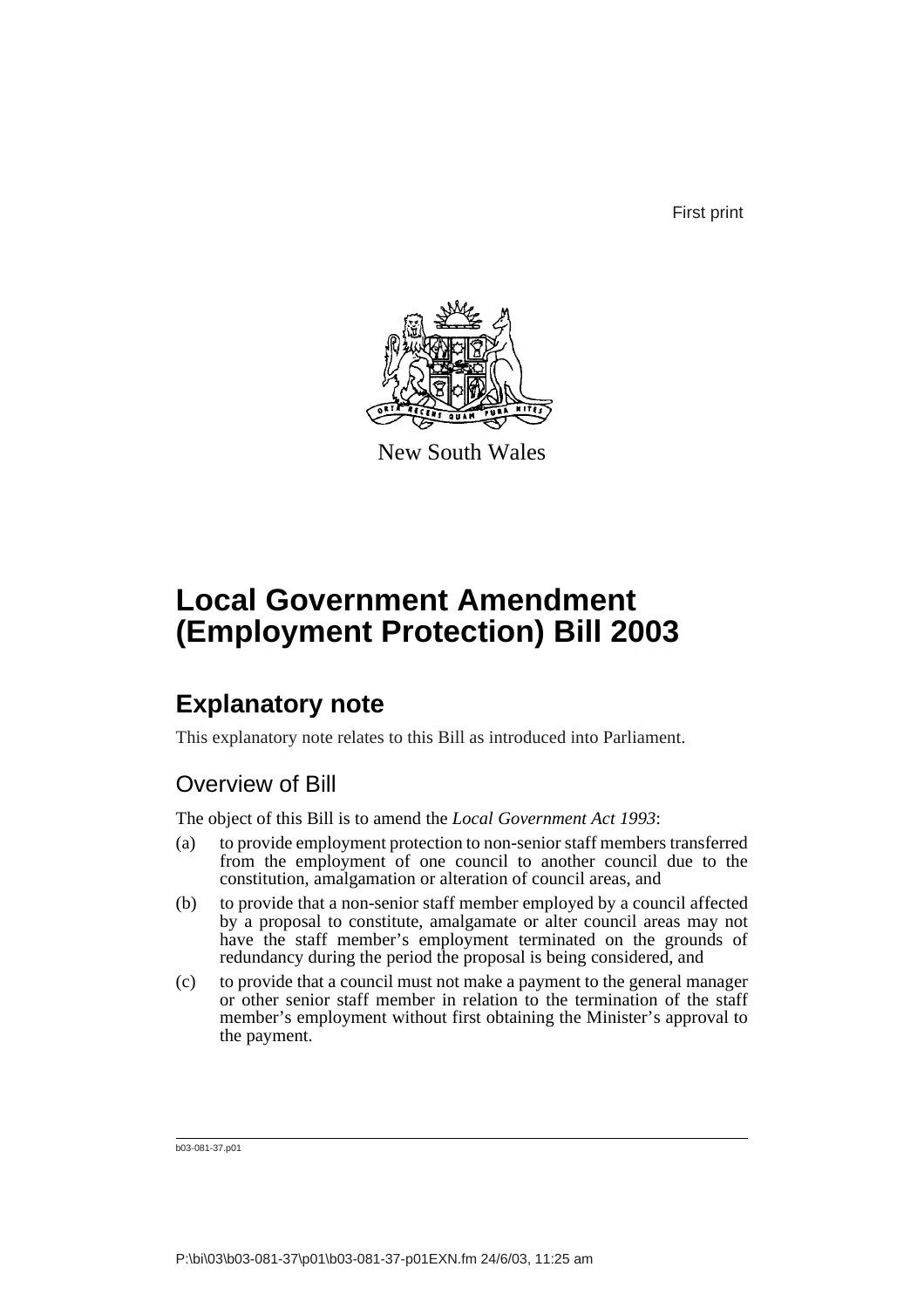Explanatory note

### Outline of provisions

**Clause 1** sets out the name (also called the short title) of the proposed Act.

**Clause 2** provides for the commencement of the proposed Act on a day or days to be appointed by proclamation.

**Clause 3** is a formal provision giving effect to the amendments to the *Local Government Act 1993* as set out in Schedule 1.

#### **Schedule 1 Amendments**

**Schedule 1 [3]** inserts proposed section 354A into the *Local Government Act 1993*. Proposed section 354A provides that a council must not make a payment to the general manager or other senior staff member in relation to the termination of the staff member's employment without first obtaining the Minister's approval to the payment. The Minister may refuse to approve such a payment if the Minister is not satisfied that the payment is appropriate. A payment made without the Minister's approval is to be repaid to the council and may be recovered by the council or the Minister as a debt due to the council. The regulations may exempt particular kinds of payment from the requirement for Ministerial approval.

**Schedule 1 [4]** inserts proposed Part 6 (sections 354B–354H) into Chapter 11 of the *Local Government Act 1993* to provide arrangements for staff affected by the constitution, amalgamation or alteration of council areas.

Proposed section 354B defines certain terms used in proposed Part 6 and, in particular, includes a definition of *transferred staff member*. A *transferred staff member* means a member of the staff of a council who is transferred to the employment of another council:

- (a) by a proclamation for the purposes of Division 1 of Part 1 of Chapter 9 of the *Local Government Act 1993* that constitutes one or more council areas, or
- (b) by a proclamation for the purposes of Division 2A of Part 1 of Chapter 9 of that Act that amalgamates, or alters the boundaries of, one or more council areas.

Proposed section 354D preserves the entitlements of transferred staff members. Specifically, it provides that:

(a) the terms and conditions of a transferred staff member's employment (other than of a senior staff member) must not, on balance, provide a net detriment to the staff member when compared with the aggregate package of terms and conditions that applied to the staff member before the transfer, and

Explanatory note page 2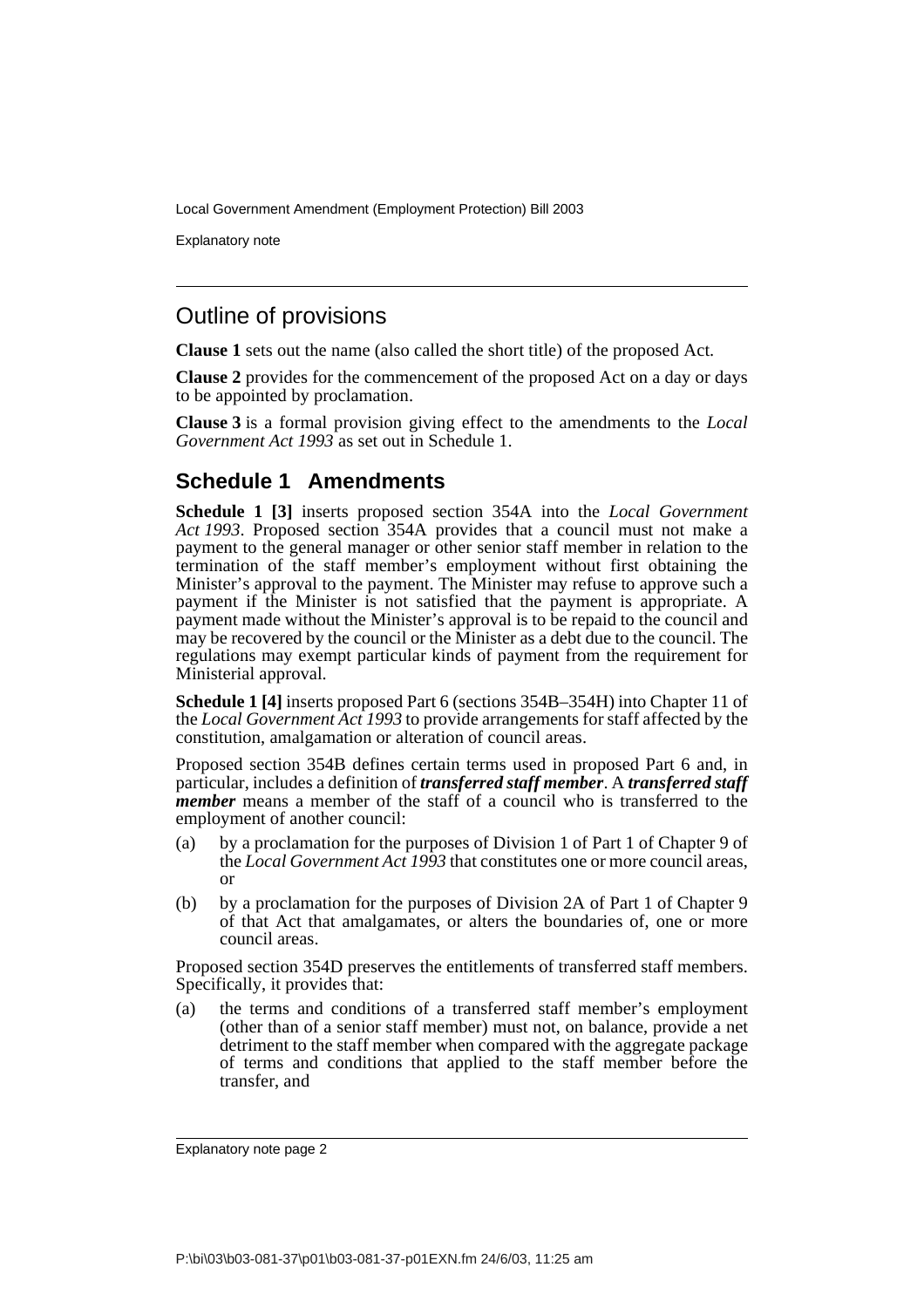Explanatory note

- (b) neither the contract of employment nor the period of employment of a transferred staff member is broken by the transfer, and
- (c) the transfer does not affect any accrued rights a transferred staff member had immediately before the transfer, including in relation to recreation leave, sick leave, long service leave and superannuation, but does not entitle the staff member to claim dual benefits of the same kind for the same period of service.

Proposed section 354E ensures that the Minister can refuse to approve of any unjustifiable increase or decrease in the terms and conditions of staff arising from or in anticipation of a proposal to constitute, amalgamate or alter council areas. If approval is not given, any increased staff entitlements are not binding on the new council and any decreased staff entitlements do not decrease the entitlements of transferred staff members under proposed section 354D (1).

Proposed section 354F provides that there can be no forced redundancies of nonsenior transferred staff members (arising from the constitution, amalgamation or alteration of council areas) within 3 years after the transfer of those staff members to the new council. Proposed section 354C makes similar provision for affected council employees during the period that the proposal to constitute, amalgamate or alter council areas is being considered.

Proposed section 354G provides for the lateral transfer of certain non-senior staff members. Specifically, it provides that a council that employs one or more transferred staff members and intends to fill a position in the non-senior staff of the council within 12 months after the transfer:

- (a) must not externally advertise the position if a non-senior transferred staff member was, immediately before the transfer, performing substantially the same duties for the staff member's former council as are required to be performed in the position to be filled, and
- (b) must give preference to any applicant who, immediately before the transfer, was performing substantially the same duties for the applicant's former council and, if there is more than one such applicant, the applicant who has the greatest merit.

Proposed section 354H provides that external advertising of vacant council staff positions is not required in certain circumstances. Specifically, external advertising is not required if the council employs non-senior transferred staff members who the general manager is satisfied are suitably qualified for the position. This provision applies to a council for 12 months after the transfer of transferred staff members to the council. The provision does not apply if the Minister is satisfied that the number of staff transferred as a result of a boundary change was not significant.

Explanatory note page 3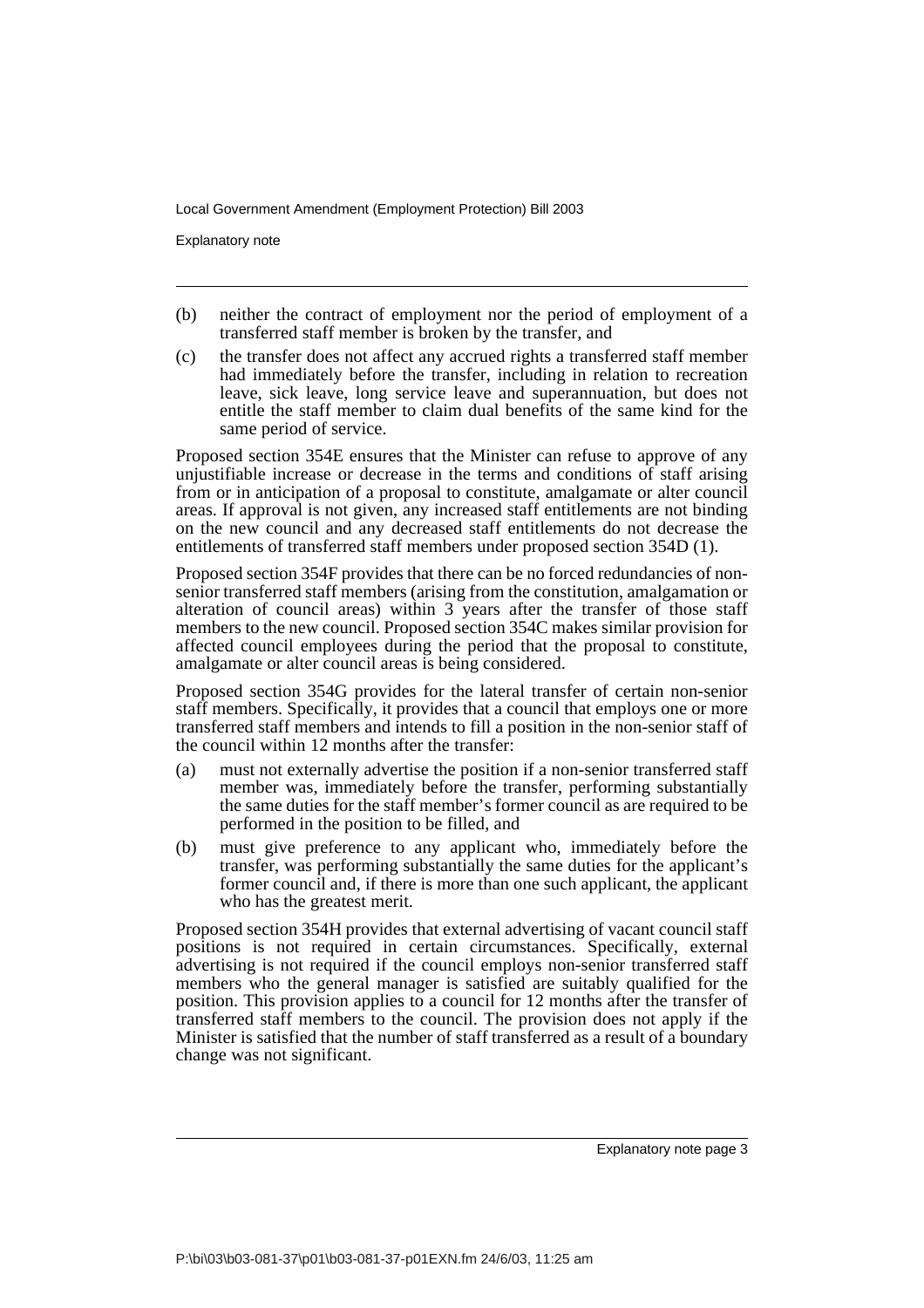Explanatory note

**Schedule 1 [1] and [2]** make consequential amendments to sections 213 and 218C of the *Local Government Act 1993* respectively. Section 213 of the Act provides that a proclamation of the Governor constituting any part of New South Wales as a council area may include such provisions as are necessary or convenient for giving effect to the proclamation, including provisions for or with respect to, amongst other matters, the transfer of staff. **Schedule 1 [1]** inserts a note in section 213 with respect to the provisions of proposed Part 6 of Chapter 11 (to be inserted by Schedule 1  $\overline{[4]}$ ) in relation to transferred staff members transferred as a result of such a proclamation. **Schedule 1 [2]** inserts a similar note in section 218C in respect of proclamations amalgamating, or altering the boundaries of, one or more council areas.

**Schedule 1 [5]** provides that regulations of a savings and transitional nature may be made consequent on the enactment of the *Local Government Amendment (Employment Protection) Act 2003*.

Explanatory note page 4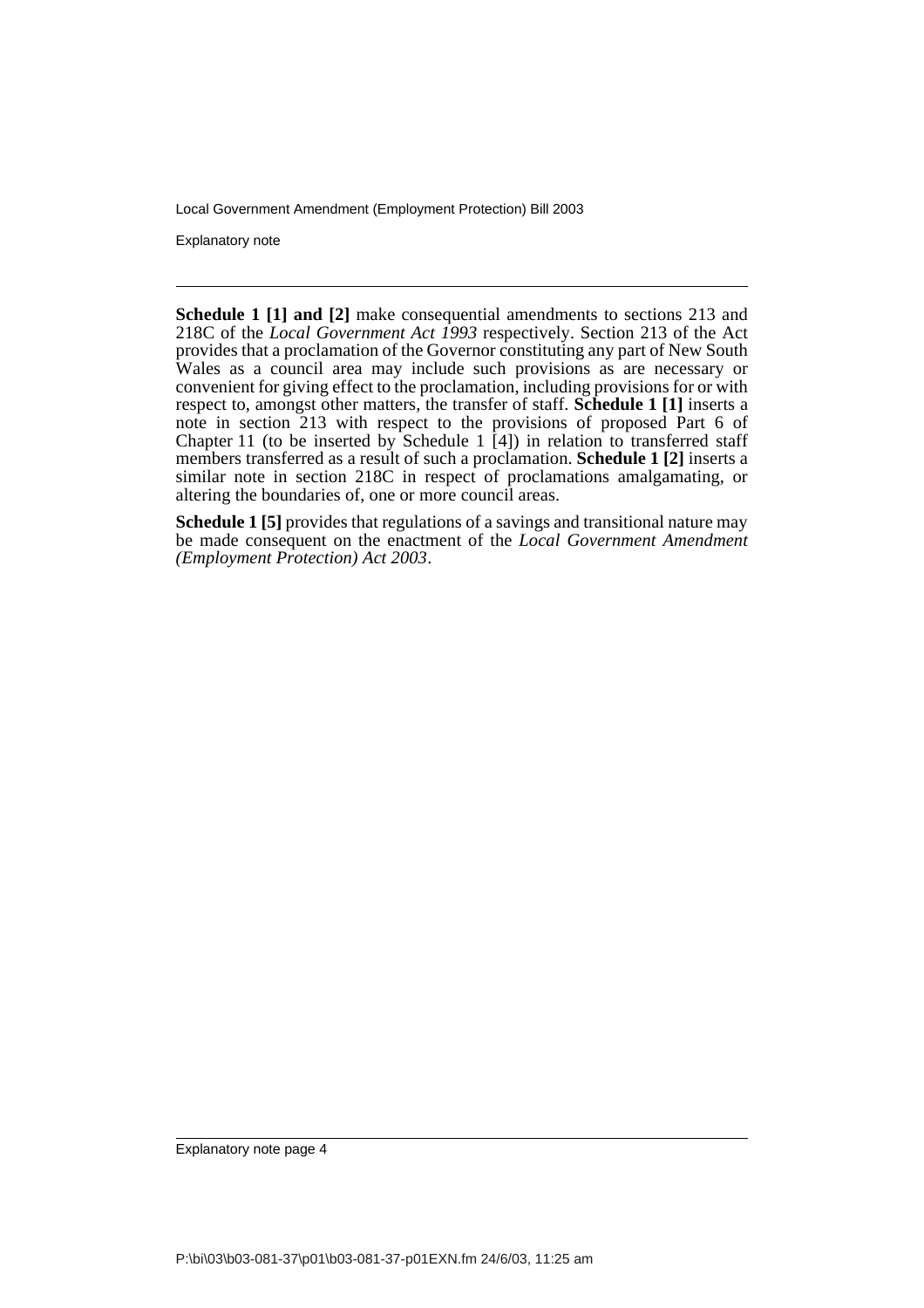First print



New South Wales

# **Local Government Amendment (Employment Protection) Bill 2003**

## **Contents**

|               |                                              | Page |
|---------------|----------------------------------------------|------|
|               | Name of Act                                  |      |
| $\mathcal{P}$ | Commencement                                 | 2    |
| 3             | Amendment of Local Government Act 1993 No 30 | 2    |
|               | Schedule 1 Amendments                        |      |

b03-081-37.p01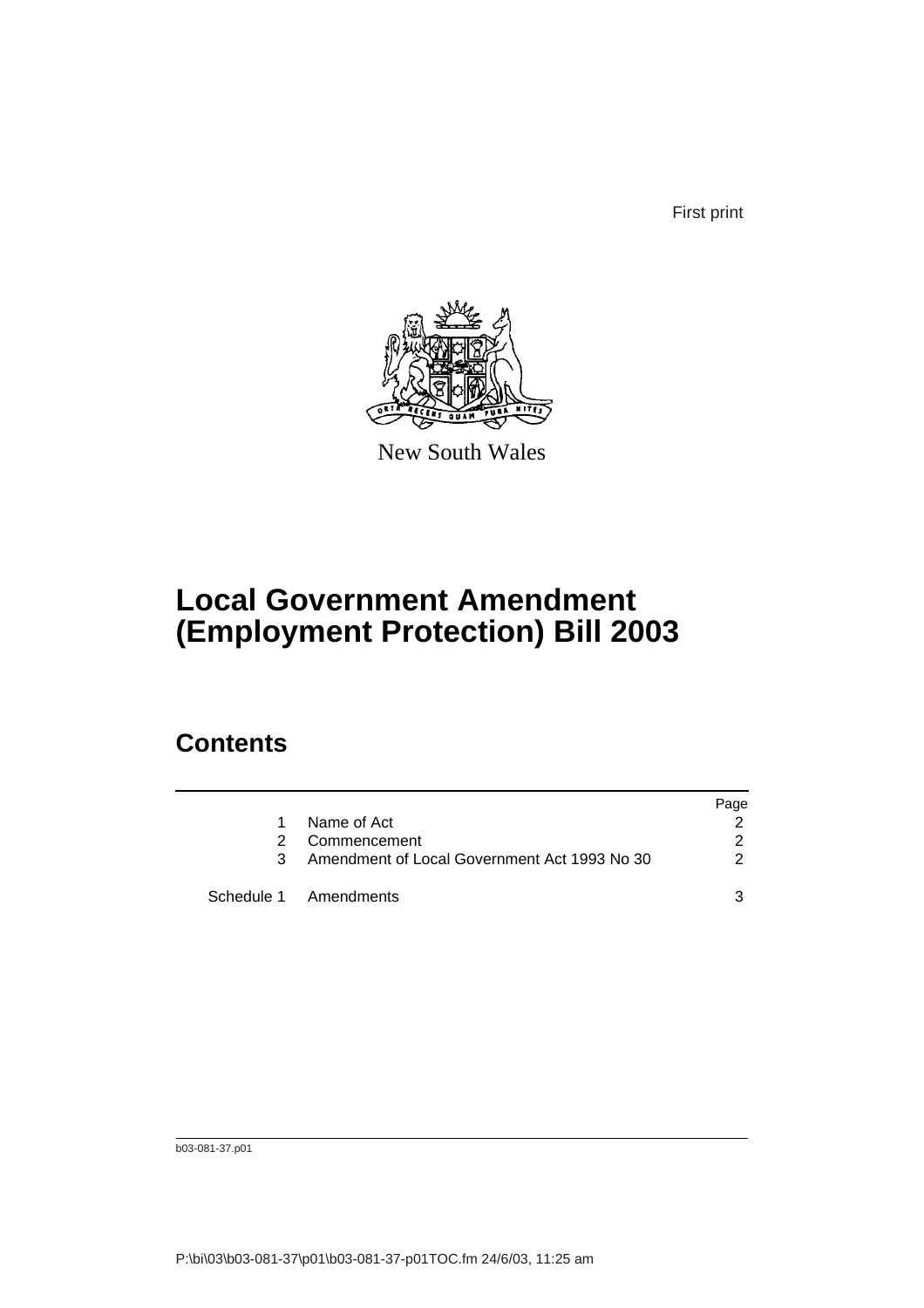**Contents** 

Page

Contents page 2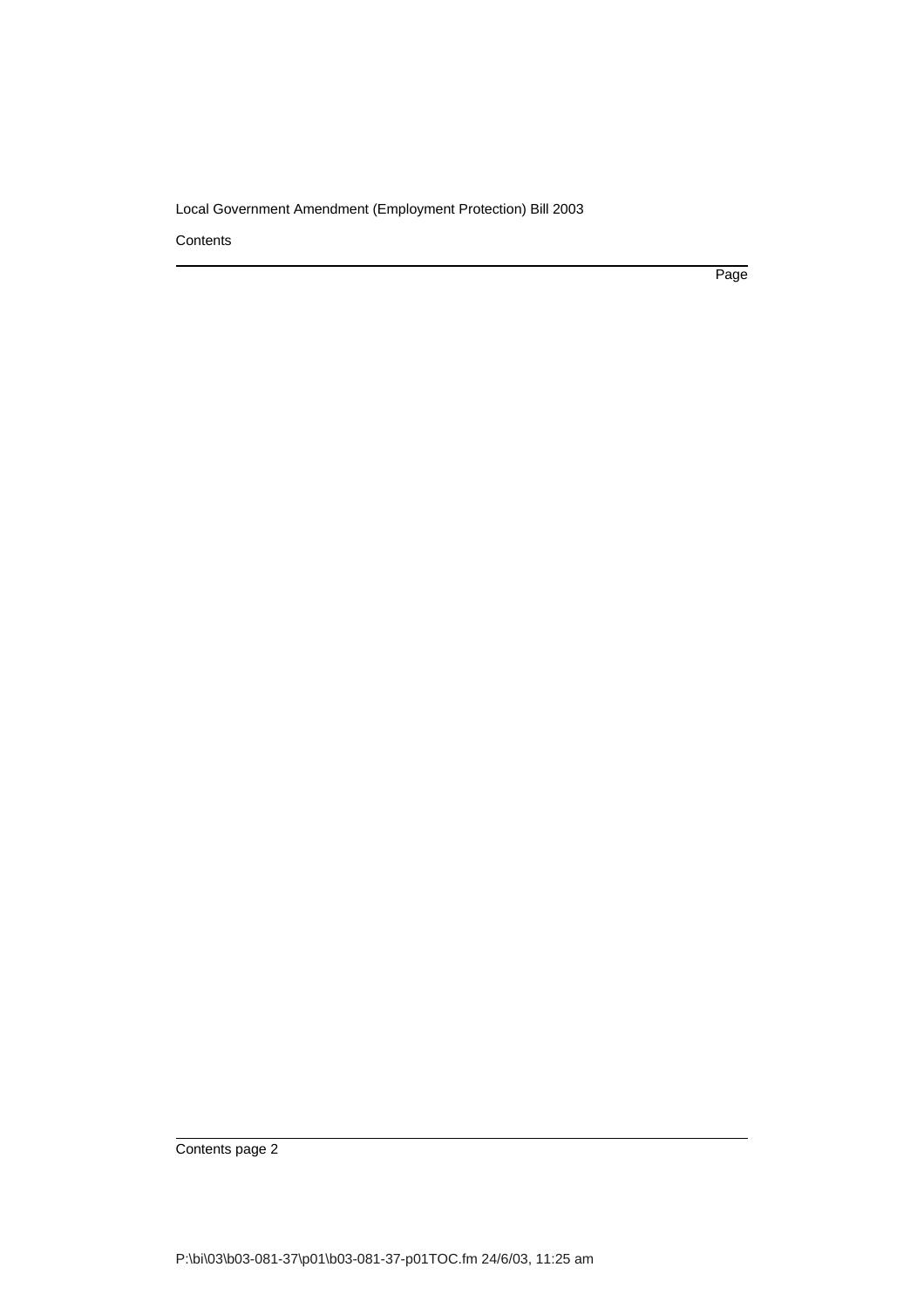

New South Wales

# **Local Government Amendment (Employment Protection) Bill 2003**

No , 2003

#### **A Bill for**

An Act to amend the *Local Government Act 1993* to provide employment protection for certain staff members transferred from the employment of one council to another council due to the constitution, amalgamation or alteration of council areas; and for other purposes.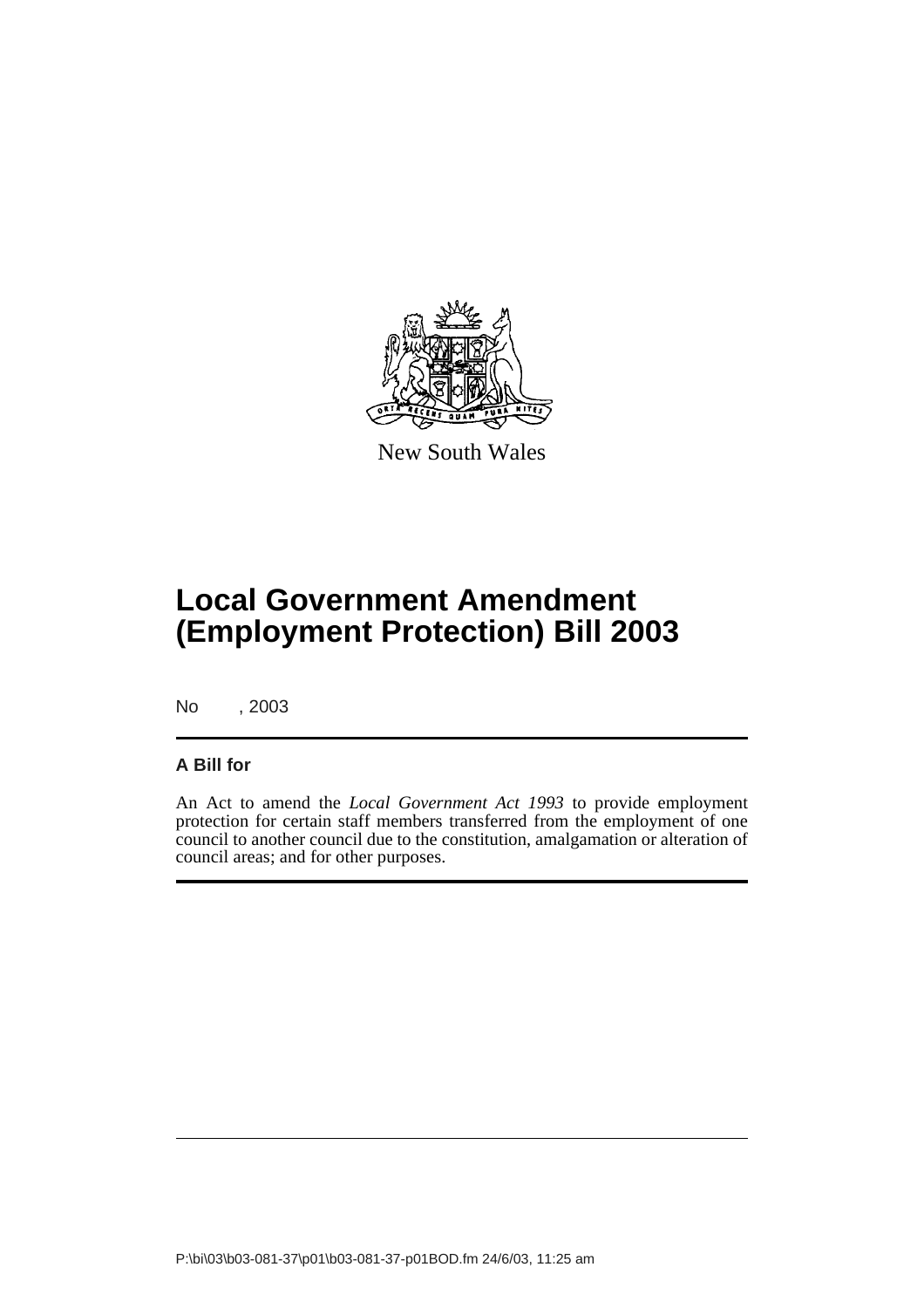<span id="page-7-2"></span><span id="page-7-1"></span><span id="page-7-0"></span>

| The Legislature of New South Wales enacts: |                                                                                                  |                     |
|--------------------------------------------|--------------------------------------------------------------------------------------------------|---------------------|
|                                            | Name of Act                                                                                      | 2                   |
|                                            | This Act is the <i>Local Government Amendment (Employment</i> )<br><i>Protection</i> ) Act 2003. | 3<br>4              |
| 2                                          | <b>Commencement</b>                                                                              | 5                   |
|                                            | This Act commences on a day or days to be appointed by<br>proclamation.                          | 6<br>$\overline{7}$ |
| 3                                          | Amendment of Local Government Act 1993 No 30                                                     | 8                   |
|                                            | This Act amends the <i>Local Government Act 1993</i> as set out in<br>Schedule 1.                | 9<br>10             |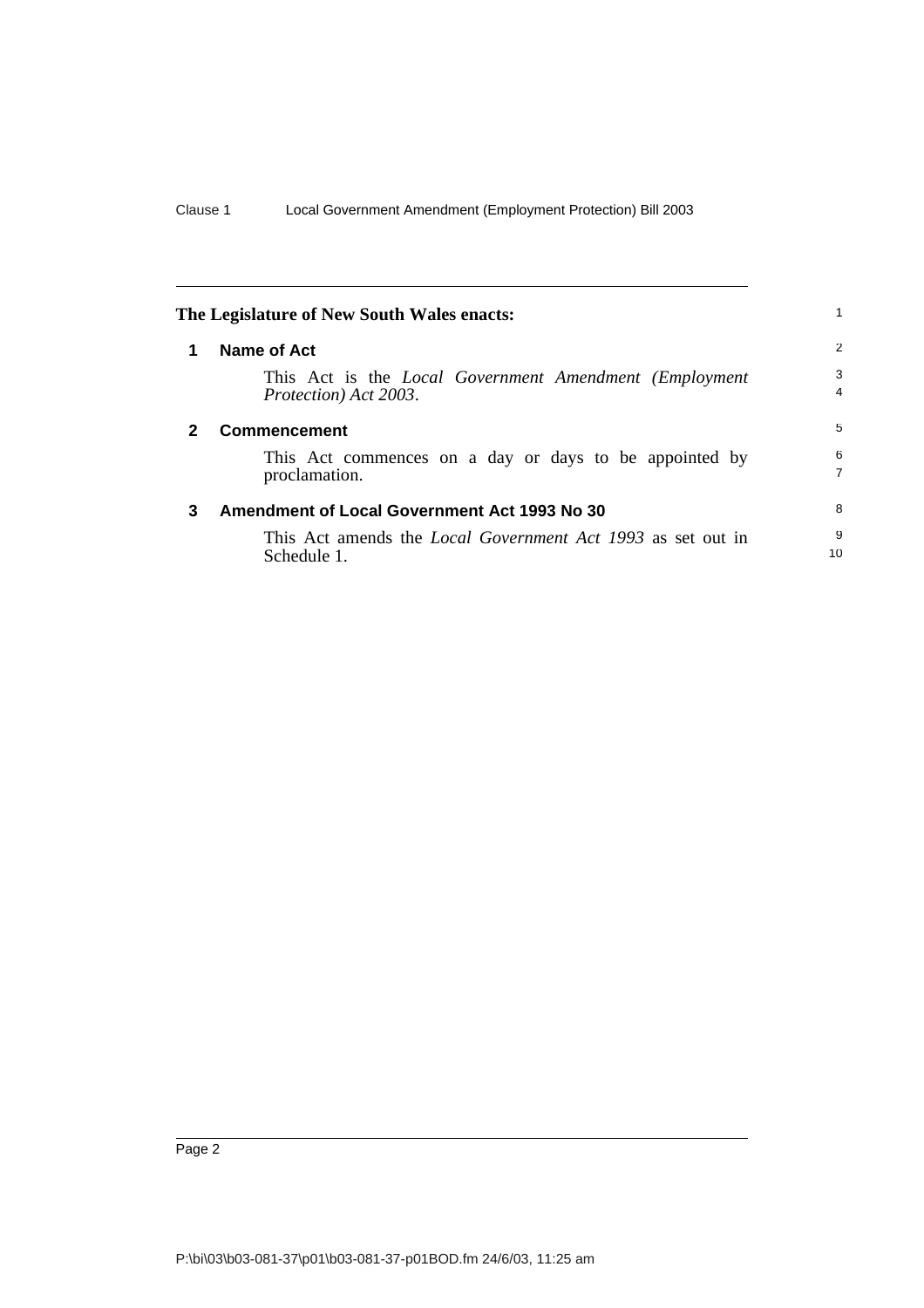Amendments Schedule 1

 $\frac{1}{2}$ 

J

ļ

<span id="page-8-0"></span>

|       |      |                     | <b>Schedule 1 Amendments</b>                          | (Section 3)                                                                                                                                                                                                                              | 1<br>$\overline{c}$  |
|-------|------|---------------------|-------------------------------------------------------|------------------------------------------------------------------------------------------------------------------------------------------------------------------------------------------------------------------------------------------|----------------------|
| $[1]$ |      |                     | Section 213 Facilitating provisions of proclamations  |                                                                                                                                                                                                                                          | 3                    |
|       |      |                     | Insert after section 213 $(1)$ :                      |                                                                                                                                                                                                                                          | 4                    |
|       |      |                     |                                                       | Note. If a proclamation for the purposes of this Division transfers staff<br>members (other than senior staff) from the employment of one council to                                                                                     | 5<br>6               |
|       |      |                     | to the transferred staff members.                     | another council, the provisions of Part 6 of Chapter 11 apply in relation                                                                                                                                                                | 7<br>8               |
| $[2]$ |      |                     | Section 218C Facilitating provisions of proclamations |                                                                                                                                                                                                                                          | 9                    |
|       |      |                     | Insert after section 218C (2):                        |                                                                                                                                                                                                                                          | 10                   |
|       |      |                     | to the transferred staff members.                     | <b>Note.</b> If a proclamation for the purposes of this Division transfers staff<br>members (other than senior staff) from the employment of one council to<br>another council, the provisions of Part 6 of Chapter 11 apply in relation | 11<br>12<br>13<br>14 |
| $[3]$ |      | <b>Section 354A</b> |                                                       |                                                                                                                                                                                                                                          | 15                   |
|       |      |                     | Insert after section 354:                             |                                                                                                                                                                                                                                          | 16                   |
|       | 354A |                     |                                                       | Ministerial approval for certain termination payments to senior                                                                                                                                                                          | 17                   |
|       |      | staff               |                                                       |                                                                                                                                                                                                                                          | 18                   |
|       |      | (1)                 |                                                       | A council must not make a payment to the general manager or                                                                                                                                                                              | 19                   |
|       |      |                     |                                                       | other senior staff member of the council in relation to his or<br>her termination of employment (including termination on the                                                                                                            | 20<br>21             |
|       |      |                     |                                                       | ground of redundancy) without first obtaining the Minister's                                                                                                                                                                             | 22                   |
|       |      |                     | approval to the payment.                              |                                                                                                                                                                                                                                          | 23                   |
|       |      | (2)                 |                                                       | The Minister may refuse to approve a payment under                                                                                                                                                                                       | 24                   |
|       |      |                     | appropriate.                                          | subsection (1) if the Minister is not satisfied the payment is                                                                                                                                                                           | 25<br>26             |
|       |      | (3)                 | the Minister's approval:                              | A payment referred to in subsection $(1)$ that is made without                                                                                                                                                                           | 27<br>28             |
|       |      |                     | is to be repaid to the council, and<br>(a)            |                                                                                                                                                                                                                                          | 29                   |
|       |      |                     | (b)                                                   | is a debt due to the council recoverable by the council<br>or the Minister in any court of competent jurisdiction.                                                                                                                       | 30<br>31             |
|       |      |                     |                                                       |                                                                                                                                                                                                                                          | 32                   |
|       |      | (4)                 | from this section by the regulations.                 | Subsection (1) does not apply to payments of a kind exempted                                                                                                                                                                             | 33                   |
|       |      | (5)                 | To remove doubt, this section extends to:             |                                                                                                                                                                                                                                          | 34                   |
|       |      |                     | (a)<br>ex gratia termination payment, and             | a termination payment made under a contract and to an                                                                                                                                                                                    | 35<br>36             |

Page 3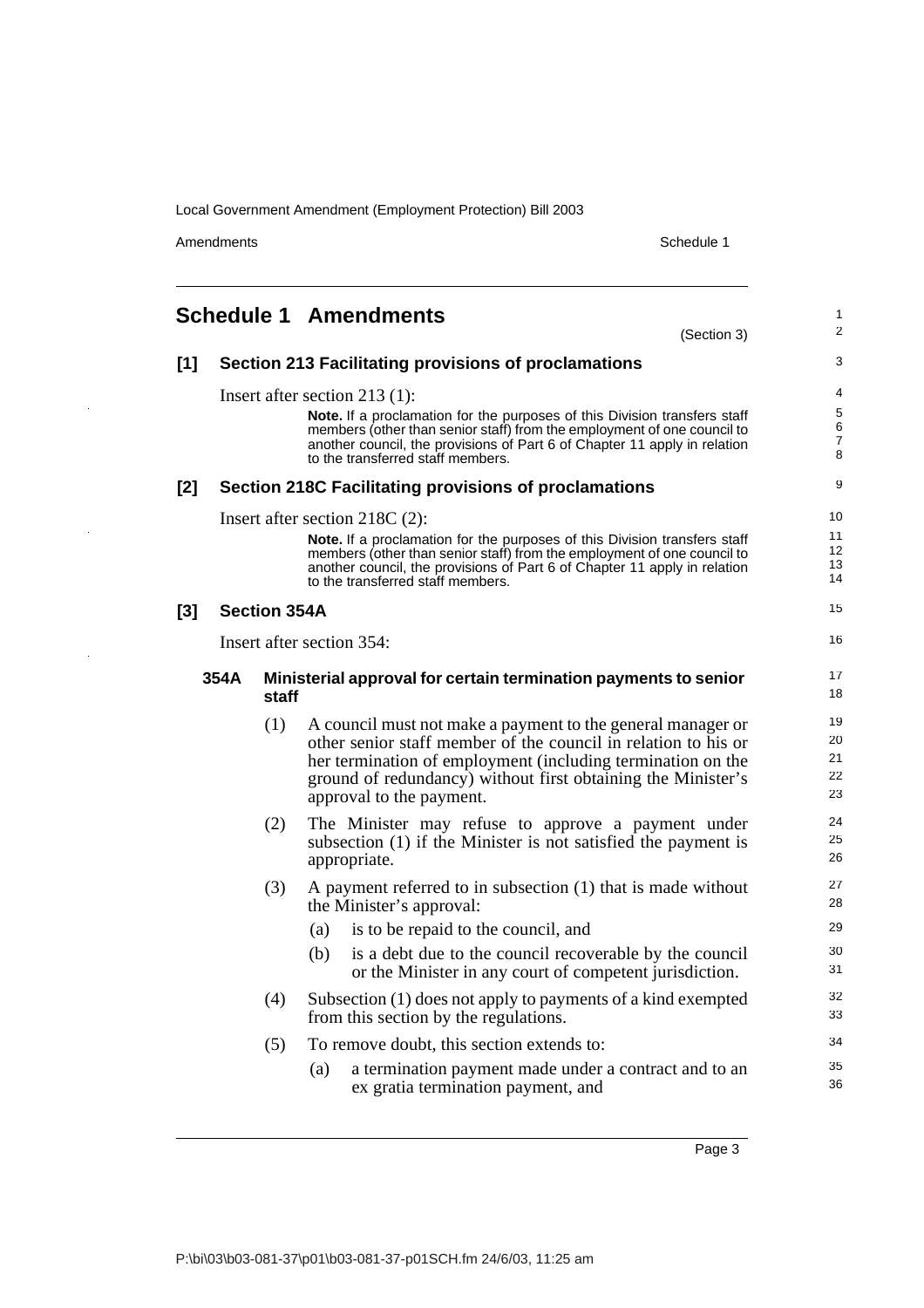Schedule 1 Amendments

l,

| (b)<br>to a termination payment made under a contract entered<br>into before the commencement of this section.<br>[4]<br>Chapter 11, Part 6<br>Insert after Part 5 of Chapter 11:<br>Part 6<br>Arrangements for council staff affected<br>by the constitution, amalgamation or<br>alteration of council areas<br><b>Definitions</b><br>354B<br>In this Part:<br>(1)<br><i>former council</i> , in relation to a transferred staff member,<br>means the council that employed the staff member<br>immediately before the transfer day.<br>new council, in relation to a transferred staff member, means<br>the council into whose employment the staff member was<br>transferred on the transfer day.<br><i>proposal</i> means:<br>(a)<br>a proposal made under section 215 to constitute one or<br>more areas, or<br>(b)<br>a proposal made under section 218E to amalgamate one<br>or more areas, or<br>a proposal made under section 218E to alter the<br>(c)<br>boundaries of one of more areas.<br><i>proposal period</i> means (subject to subsection (2)) the period:<br>starting on the day the proposal is made, and<br>(a)<br>(b)<br>ending on the following day:<br>if the Minister decides not to proceed with the<br>(i)<br>proposal—the day that decision is made under<br>section 215 or 218E,<br>if the Minister refers the proposal to the<br>(ii)<br>Boundaries Commission or the Director-General<br>but decides to decline to recommend to the<br>Governor that the proposal be implemented—the<br>day that decision is made, |  |  |                            |
|--------------------------------------------------------------------------------------------------------------------------------------------------------------------------------------------------------------------------------------------------------------------------------------------------------------------------------------------------------------------------------------------------------------------------------------------------------------------------------------------------------------------------------------------------------------------------------------------------------------------------------------------------------------------------------------------------------------------------------------------------------------------------------------------------------------------------------------------------------------------------------------------------------------------------------------------------------------------------------------------------------------------------------------------------------------------------------------------------------------------------------------------------------------------------------------------------------------------------------------------------------------------------------------------------------------------------------------------------------------------------------------------------------------------------------------------------------------------------------------------------------------------------------------------------|--|--|----------------------------|
|                                                                                                                                                                                                                                                                                                                                                                                                                                                                                                                                                                                                                                                                                                                                                                                                                                                                                                                                                                                                                                                                                                                                                                                                                                                                                                                                                                                                                                                                                                                                                  |  |  | $\mathbf{1}$<br>2          |
|                                                                                                                                                                                                                                                                                                                                                                                                                                                                                                                                                                                                                                                                                                                                                                                                                                                                                                                                                                                                                                                                                                                                                                                                                                                                                                                                                                                                                                                                                                                                                  |  |  | 3                          |
|                                                                                                                                                                                                                                                                                                                                                                                                                                                                                                                                                                                                                                                                                                                                                                                                                                                                                                                                                                                                                                                                                                                                                                                                                                                                                                                                                                                                                                                                                                                                                  |  |  | 4                          |
|                                                                                                                                                                                                                                                                                                                                                                                                                                                                                                                                                                                                                                                                                                                                                                                                                                                                                                                                                                                                                                                                                                                                                                                                                                                                                                                                                                                                                                                                                                                                                  |  |  | 5<br>6<br>$\overline{7}$   |
|                                                                                                                                                                                                                                                                                                                                                                                                                                                                                                                                                                                                                                                                                                                                                                                                                                                                                                                                                                                                                                                                                                                                                                                                                                                                                                                                                                                                                                                                                                                                                  |  |  | 8                          |
|                                                                                                                                                                                                                                                                                                                                                                                                                                                                                                                                                                                                                                                                                                                                                                                                                                                                                                                                                                                                                                                                                                                                                                                                                                                                                                                                                                                                                                                                                                                                                  |  |  | 9                          |
|                                                                                                                                                                                                                                                                                                                                                                                                                                                                                                                                                                                                                                                                                                                                                                                                                                                                                                                                                                                                                                                                                                                                                                                                                                                                                                                                                                                                                                                                                                                                                  |  |  | 10<br>11<br>12             |
|                                                                                                                                                                                                                                                                                                                                                                                                                                                                                                                                                                                                                                                                                                                                                                                                                                                                                                                                                                                                                                                                                                                                                                                                                                                                                                                                                                                                                                                                                                                                                  |  |  | 13<br>14<br>15             |
|                                                                                                                                                                                                                                                                                                                                                                                                                                                                                                                                                                                                                                                                                                                                                                                                                                                                                                                                                                                                                                                                                                                                                                                                                                                                                                                                                                                                                                                                                                                                                  |  |  | 16                         |
|                                                                                                                                                                                                                                                                                                                                                                                                                                                                                                                                                                                                                                                                                                                                                                                                                                                                                                                                                                                                                                                                                                                                                                                                                                                                                                                                                                                                                                                                                                                                                  |  |  | 17<br>18                   |
|                                                                                                                                                                                                                                                                                                                                                                                                                                                                                                                                                                                                                                                                                                                                                                                                                                                                                                                                                                                                                                                                                                                                                                                                                                                                                                                                                                                                                                                                                                                                                  |  |  | 19<br>20                   |
|                                                                                                                                                                                                                                                                                                                                                                                                                                                                                                                                                                                                                                                                                                                                                                                                                                                                                                                                                                                                                                                                                                                                                                                                                                                                                                                                                                                                                                                                                                                                                  |  |  | 21<br>22                   |
|                                                                                                                                                                                                                                                                                                                                                                                                                                                                                                                                                                                                                                                                                                                                                                                                                                                                                                                                                                                                                                                                                                                                                                                                                                                                                                                                                                                                                                                                                                                                                  |  |  | 23                         |
|                                                                                                                                                                                                                                                                                                                                                                                                                                                                                                                                                                                                                                                                                                                                                                                                                                                                                                                                                                                                                                                                                                                                                                                                                                                                                                                                                                                                                                                                                                                                                  |  |  | 24                         |
|                                                                                                                                                                                                                                                                                                                                                                                                                                                                                                                                                                                                                                                                                                                                                                                                                                                                                                                                                                                                                                                                                                                                                                                                                                                                                                                                                                                                                                                                                                                                                  |  |  | 25                         |
|                                                                                                                                                                                                                                                                                                                                                                                                                                                                                                                                                                                                                                                                                                                                                                                                                                                                                                                                                                                                                                                                                                                                                                                                                                                                                                                                                                                                                                                                                                                                                  |  |  | 26<br>27<br>28             |
|                                                                                                                                                                                                                                                                                                                                                                                                                                                                                                                                                                                                                                                                                                                                                                                                                                                                                                                                                                                                                                                                                                                                                                                                                                                                                                                                                                                                                                                                                                                                                  |  |  | 29<br>30<br>31<br>32<br>33 |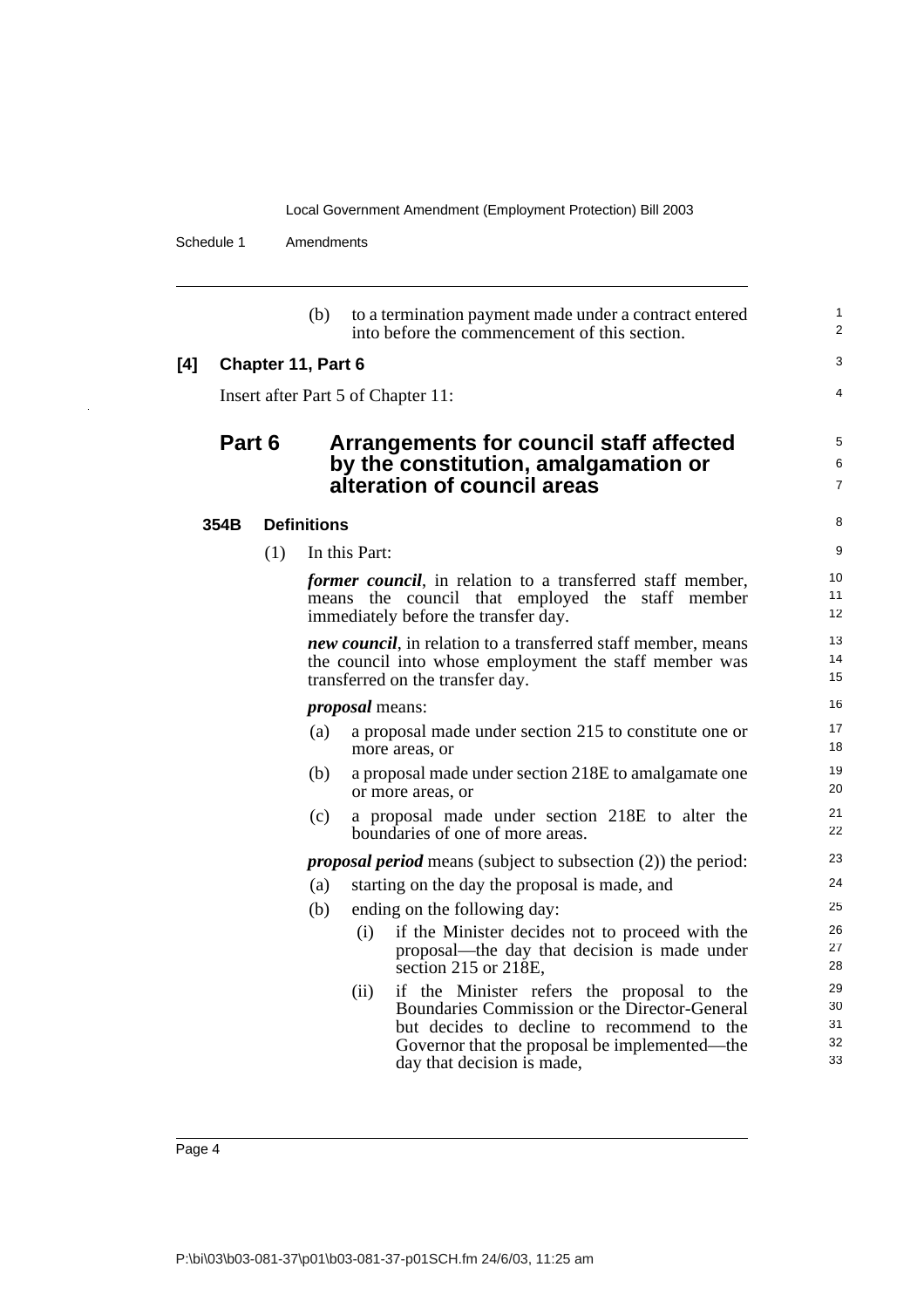Amendments Schedule 1

|      |     | (iii)<br>if the Minister recommends to the Governor that<br>the proposal be implemented—immediately<br>before the date specified in the proclamation<br>implementing the proposal.                                                                                                                               | 1<br>2<br>3<br>4                   |
|------|-----|------------------------------------------------------------------------------------------------------------------------------------------------------------------------------------------------------------------------------------------------------------------------------------------------------------------|------------------------------------|
|      |     | <i>transfer day</i> , in relation to a transferred staff member, means<br>the day on which the staff member was transferred, by a<br>proclamation made for the purposes of Division 1 or 2A of<br>Part 1 of Chapter 9, from the employment of one council to<br>another council.                                 | 5<br>6<br>$\overline{7}$<br>8<br>9 |
|      |     | <i>transferred staff member</i> means a member of the staff of a<br>council who is transferred to the employment of another<br>council:                                                                                                                                                                          | 10<br>11<br>12                     |
|      |     | by a proclamation for the purposes of Division 1 of Part<br>(a)<br>1 of Chapter 9 that constitutes one or more areas, or                                                                                                                                                                                         | 13<br>14                           |
|      |     | by a proclamation for the purposes of Division 2A of<br>(b)<br>Part 1 of Chapter 9 that:                                                                                                                                                                                                                         | 15<br>16                           |
|      |     | (i)<br>amalgamates one or more areas, or                                                                                                                                                                                                                                                                         | 17                                 |
|      |     | alters the boundaries of one or more areas.<br>(ii)                                                                                                                                                                                                                                                              | 18                                 |
|      | (2) | The Minister may, by notice in writing to a council, extend the<br>proposal period in relation to that council by determining an<br>earlier date for the start of the period than the date the<br>proposal is made under section 215 or 218E.                                                                    | 19<br>20<br>21<br>22               |
| 354C |     | No forced redundancy of affected staff members during<br>proposal period                                                                                                                                                                                                                                         | 23<br>24                           |
|      |     | The employment of a member of staff of a council that is<br>affected by a proposal (other than of a senior staff member)<br>must not be terminated, without the staff member's<br>agreement, during the proposal period on the ground of<br>redundancy.                                                          | 25<br>26<br>27<br>28<br>29         |
| 354D |     | Preservation of entitlements of transferred staff members                                                                                                                                                                                                                                                        | 30                                 |
|      | (1) | The terms and conditions of a transferred staff member's<br>employment (other than of a senior staff member) must not,<br>on balance, provide a net detriment to the staff member when<br>compared with the aggregate package of terms and conditions<br>that applied to the staff member immediately before the | 31<br>32<br>33<br>34<br>35         |

Page 5

36

transfer day, subject to section 354E.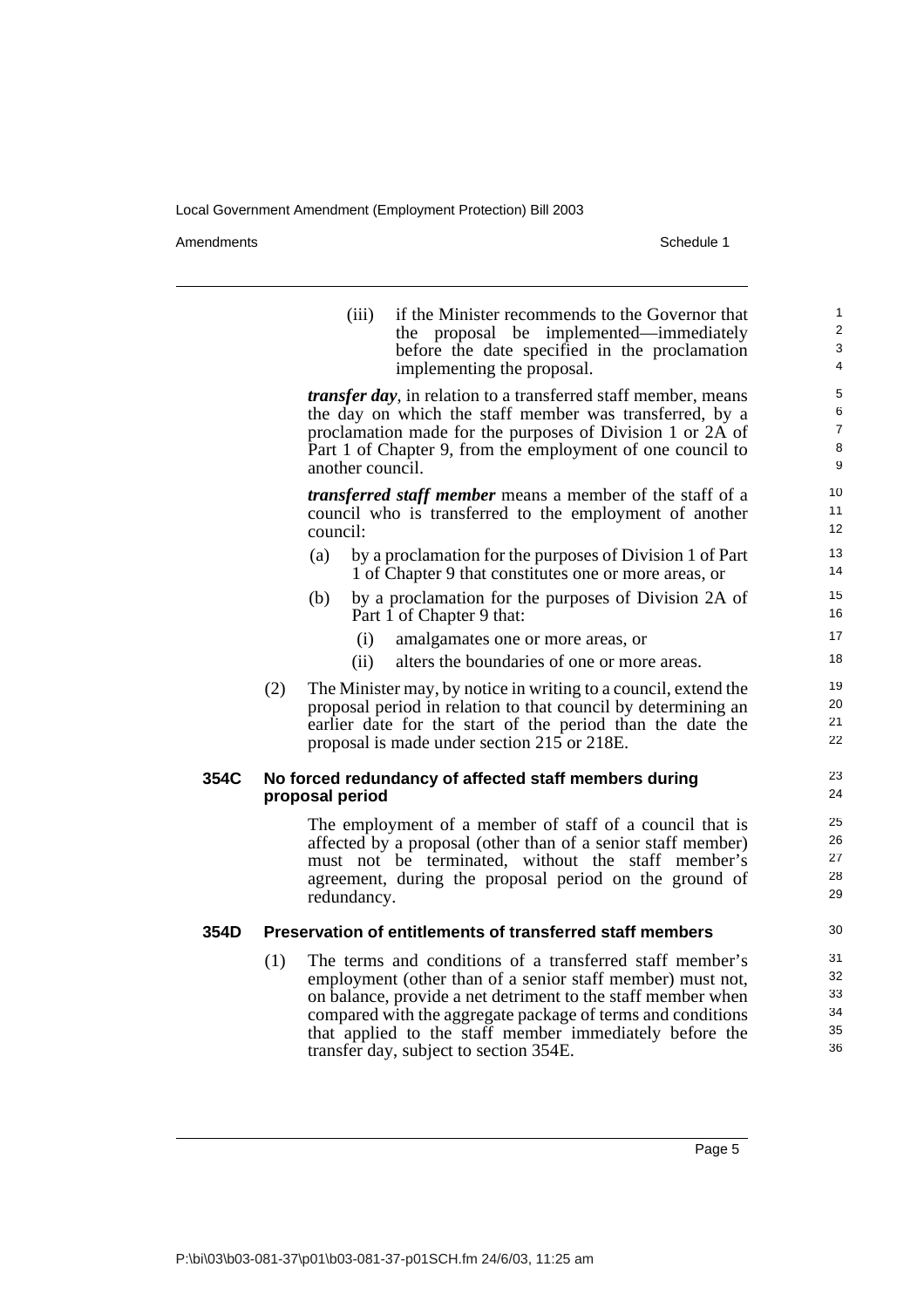Schedule 1 Amendments

(2) Subsection (1) applies until other provision is duly made under any Act or law.

- (3) Neither the contract of employment nor the period of employment of a transferred staff member is taken to have been broken by the transfer for the purposes of any law, award or agreement relating to the employment of that staff member.
- (4) A transferred staff member is not entitled to receive any payment or other benefit merely because the staff member ceases to be a staff member of the former council.
- (5) The transfer of a transferred staff member does not affect any accrued rights the staff member had immediately before the transfer, including in relation to recreation leave, sick leave, long service leave and superannuation, but does not entitle the staff member to claim dual benefits of the same kind for the same period of service.

#### **354E Certain increases or decreases in staff entitlements during proposal period not binding on new council without approval**

- (1) This section applies to a determination of the terms and conditions of employment of staff members of a council that is made during the proposal period, and extends to any such determination made in an industrial agreement with or on behalf of the staff members, in an employment contract with a staff member or in an employment policy of the council.
- (2) After the transfer day:
	- (a) the new council is not bound by any such determination, and
	- (b) any such determination is to be disregarded for the purposes of calculating the aggregate package of terms and conditions applying to a transferred staff member immediately before the transfer day for the purposes of section 354D (1),

unless the determination has been approved by the Minister under this section or the approval of the Minister is not required under this section.

(3) If an application is made to the Minister for approval of a determination to which this section applies, the Minister may refuse to approve the determination only if the Minister is satisfied that the determination arises from or is in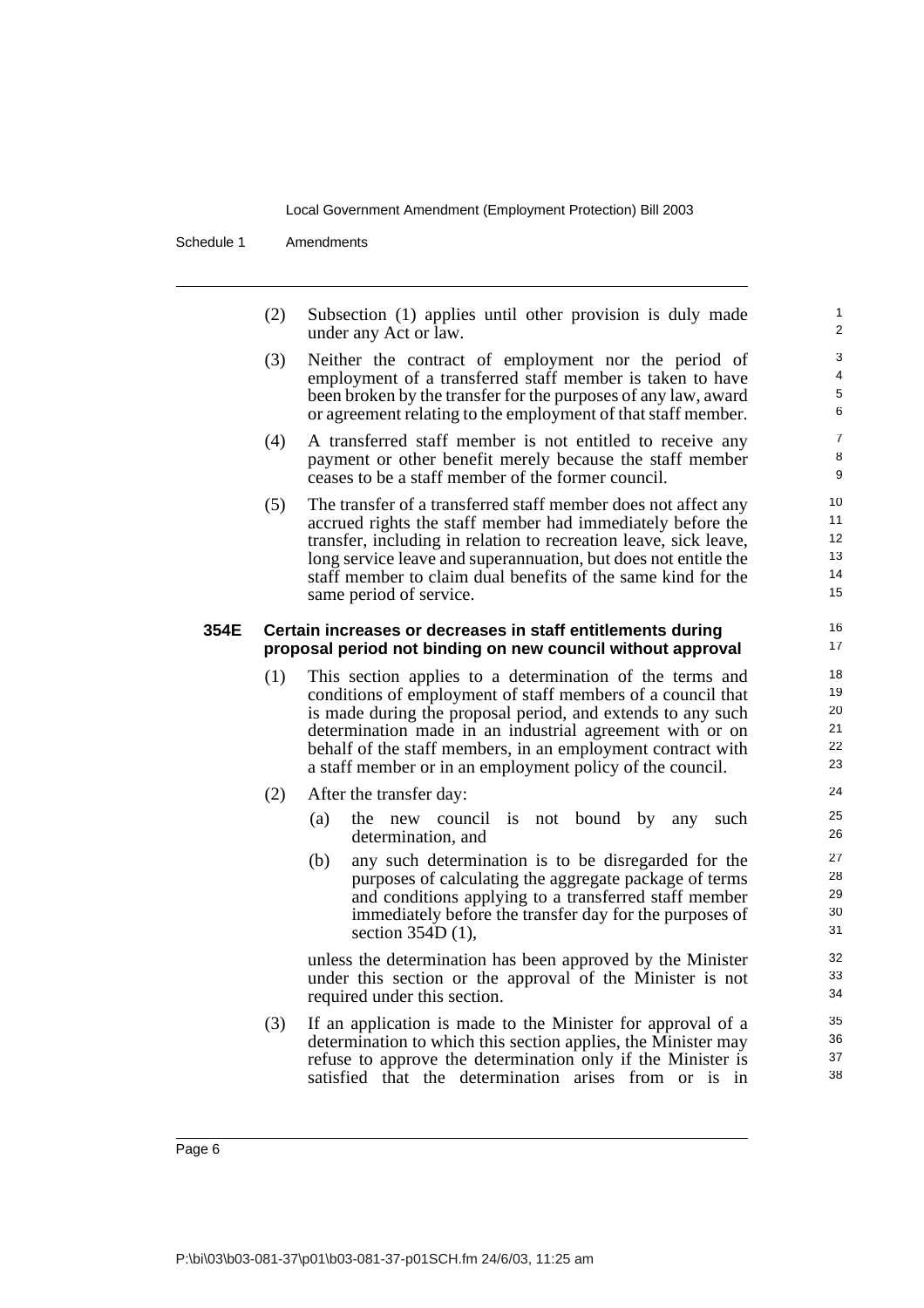Amendments Schedule 1

|      |     |                          | anticipation of the proposal and would result in an<br>unjustifiable increase or decrease in the obligations of the new<br>council in relation to transferred staff members.                                                                                                                            | 1<br>$\overline{2}$<br>3   |  |
|------|-----|--------------------------|---------------------------------------------------------------------------------------------------------------------------------------------------------------------------------------------------------------------------------------------------------------------------------------------------------|----------------------------|--|
|      | (4) |                          | A determination to which this section applies is not required<br>to be approved by the Minister if:                                                                                                                                                                                                     | 4<br>5                     |  |
|      |     | (a)                      | it complies with the requirements of regulations made<br>for the purposes of this section, or                                                                                                                                                                                                           | 6<br>$\overline{7}$        |  |
|      |     | (b)                      | the Minister determines in writing that approval is not<br>required.                                                                                                                                                                                                                                    | 8<br>9                     |  |
| 354F |     |                          | No forced redundancy of transferred non-senior staff<br>members for 3 years after transfer                                                                                                                                                                                                              | 10<br>11                   |  |
|      |     |                          | A transferred staff member's employment with the new<br>council (other than a senior staff member) must not be<br>terminated, without the staff member's agreement, within 3<br>years after the transfer day on the ground of redundancy<br>arising from the transfer of the staff member's employment. | 12<br>13<br>14<br>15<br>16 |  |
| 354G |     |                          | Lateral transfer of non-senior staff members                                                                                                                                                                                                                                                            | 17                         |  |
|      | (1) | This section applies if: |                                                                                                                                                                                                                                                                                                         |                            |  |
|      |     | (a)                      | a council employs transferred staff members, and                                                                                                                                                                                                                                                        | 19                         |  |
|      |     | (b)                      | within 12 months after the transfer day, the general<br>manager proposes to make an appointment to a position<br>within the organisational structure of the council, and                                                                                                                                | 20<br>21<br>22             |  |
|      |     | (c)                      | a transferred staff member (other than a senior staff<br>member) was, immediately before the transfer day,<br>performing substantially the same duties for the staff<br>member's former council as are required to be<br>performed in the position to be filled.                                        | 23<br>24<br>25<br>26<br>27 |  |
|      | (2) |                          | The council:                                                                                                                                                                                                                                                                                            | 28                         |  |
|      |     | (a)                      | must notify its staff members of the position and give its<br>staff members a reasonable opportunity to apply for the<br>position, and                                                                                                                                                                  | 29<br>30<br>31             |  |
|      |     | (b)                      | must not externally advertise the position.                                                                                                                                                                                                                                                             | 32                         |  |
|      | (3) |                          | A person who:                                                                                                                                                                                                                                                                                           | 33                         |  |
|      |     | (a)                      | applies for appointment to a position referred to in this<br>section, and                                                                                                                                                                                                                               | 34<br>35                   |  |

Page 7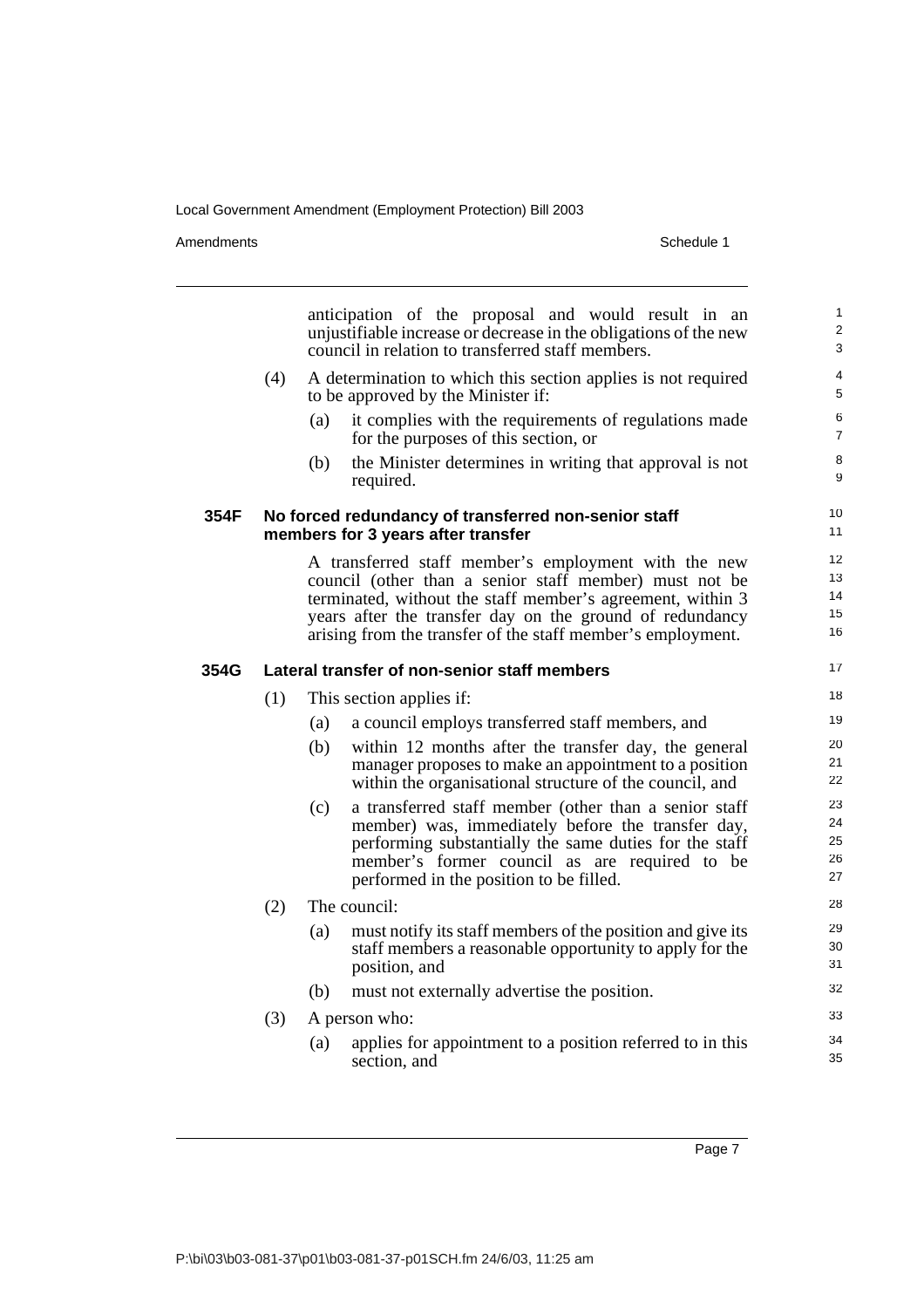Schedule 1 Amendments

|      |     | (b)                      | is employed by the council at the time of making the<br>application, and                                      | $\mathbf{1}$<br>$\overline{2}$ |  |  |
|------|-----|--------------------------|---------------------------------------------------------------------------------------------------------------|--------------------------------|--|--|
|      |     | (c)                      | is a person referred to in subsection $(1)$ $(c)$ ,                                                           | 3                              |  |  |
|      |     |                          | must be considered for appointment to the position in                                                         | 4                              |  |  |
|      |     |                          | preference to any other applicant for the position who is not<br>such a person.                               | 5<br>6                         |  |  |
|      | (4) |                          | If there is more than one person referred to in subsection $(3)$                                              | $\overline{7}$                 |  |  |
|      |     |                          | who is eligible for appointment to a position, the applicant                                                  | 8<br>9                         |  |  |
|      |     |                          | who has the greatest merit, determined in accordance with<br>section 349 $(2)$ and $(3)$ , is to be selected. | 10                             |  |  |
|      | (5) |                          | Subject to subsection (4), sections 348 and 349 do not apply                                                  | 11                             |  |  |
|      |     |                          | to an appointment to a position referred to in this section and                                               | 12<br>13                       |  |  |
|      |     |                          | nor may the Council decide, under section 350 (b), that those<br>sections do apply to the appointment.        | 14                             |  |  |
| 354H |     |                          | <b>External advertising not required in certain circumstances</b>                                             | 15                             |  |  |
|      | (1) | This section applies if: |                                                                                                               |                                |  |  |
|      |     | (a)                      | a council employs transferred staff members, and                                                              | 17                             |  |  |
|      |     | (b)                      | within 12 months after the transfer day, the general                                                          | 18                             |  |  |
|      |     |                          | manager proposes to make an appointment to a position                                                         | 19<br>20                       |  |  |
|      |     |                          | within the organisational structure of the council, other<br>than a position of a senior staff member, and    | 21                             |  |  |
|      |     | (c)                      | the general manager is satisfied that one or more of the                                                      | 22                             |  |  |
|      |     |                          | transferred staff members are suitably qualified for the<br>position,                                         | 23<br>24                       |  |  |
|      |     |                          | but does not apply if the Minister is satisfied that the transfer                                             | 25                             |  |  |
|      |     |                          | of staff resulted from an alteration of the boundaries of the                                                 | 26<br>27                       |  |  |
|      |     |                          | council's area and did not result in the transfer to the council<br>of a significant number of staff.         | 28                             |  |  |
|      | (2) |                          | The council:                                                                                                  | 29                             |  |  |
|      |     | (a)                      | must notify its staff members of the position and give its                                                    | 30                             |  |  |
|      |     |                          | staff members a reasonable opportunity to apply for the<br>position, and                                      | 31<br>32                       |  |  |
|      |     | (b)                      | must not externally advertise the position.                                                                   | 33                             |  |  |
|      | (3) |                          | Section 348 does not apply to an appointment to a position<br>referred to in this section.                    | 34<br>35                       |  |  |
|      |     |                          |                                                                                                               |                                |  |  |